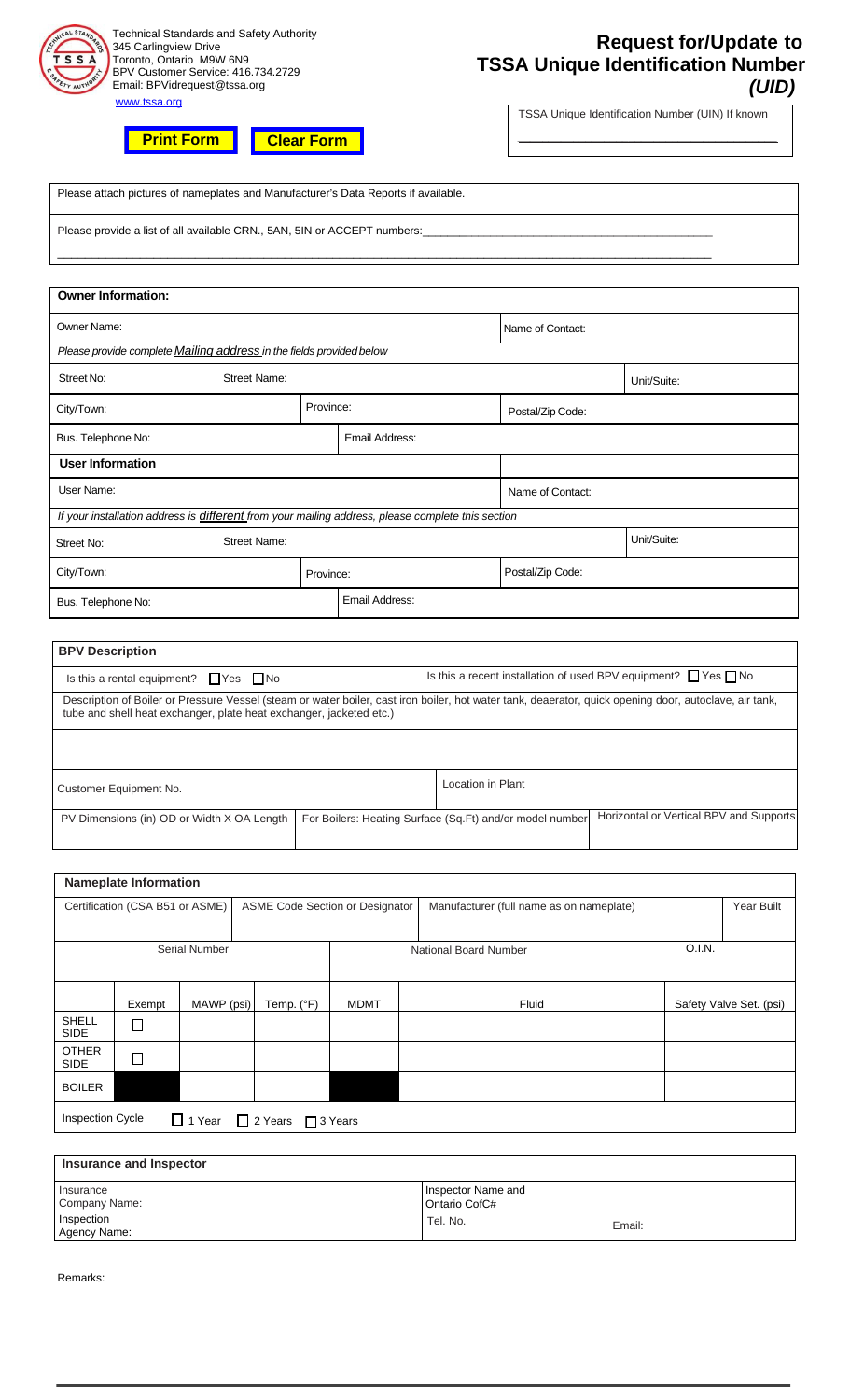

## **The form shall be used when:**

This form shall be submitted every time a boiler or pressure vessel (BPV) satisfies at least one of the points below:

- New UID number is being requested from TSSA.
- A BPV has been moved to a new location, in the case of used equipment.
- The previous COI was issued with a CRN = IP12 or IP24 or IP36 or NA (ADD).
- If any data on the latest COI needs to be updated / changed.

#### **When is the form not required:**

The BPV has a previously issued COI from TSSA and all information on the COI is correct. E.g. of fields are: location in plant, owner name, user name, MAWP, CRN or any other technical field.

#### **How to send form:**

Email the completed form to **BPVidrequest@tssa.org** 

Please ensure all fields are completed on the form, even if you are only requesting an update to only one field on the latest COI.

#### **Instructions to assist completing the form:**

*TSSA UID Number*: When known. The previous ROI and COI will have this number documented.

List all registration numbers as marked on BPV (CRN,5AN etc.)

#### *Instructions to assist completing the Clients box*:

Provide owner & user contact information. If user is same as owner, under user enter "same as owner".

*If this rental equipment:* Mark "Is this a rental equipment". E.g., temporary boiler rental or rented Praxair or Air Liquide compressed gas storage tank.

*Is this a recent installation of used BPV equipment:* Mark yes if this BPV is recently installed as used BPV.

#### *Instructions to assist completing the BPV Description box*:

This box is for all information regarding a BPV and is important while searching the existing data base for existing TSSA UID numbers.

*Description of boiler or pressure vessel*: Enter type of vessel or boiler. As example, low pressure steam boiler, cast iron boiler, low pressure water heating boiler, coil steam power boiler, fire tube steam power boiler, water tube steam power boiler, economizer with isolation valve to boiler, ammonia refrigerant receiver, non ammonia refrigerant receiver, refrigeration condenser, refrigeration evaporator, deaerator, plate heat exchanger, shall and tube heat exchanger, pressure vessel with quick opening door, autoclave, sterilizer, air receiver, jacketed vessel, cryogenic vessel etc.

*Customer Equipment No.:* Enter customer assigned equipment number or tag number if known.

*Location in Plant:* Enter location in plant. This is important for large plants with a lot of BPVs.

*Dimensions:* Enter the estimated diameter and overall length of PV.